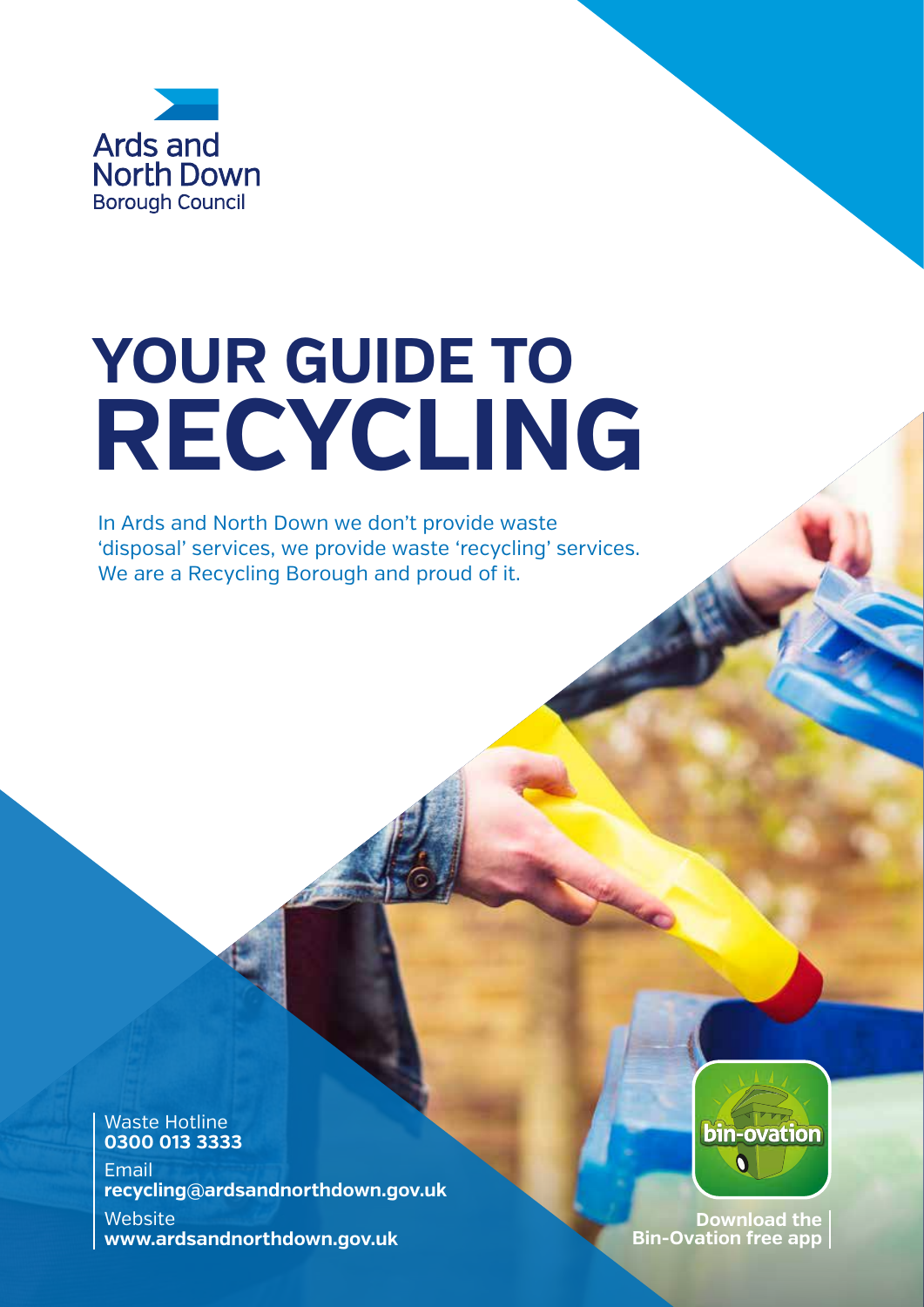## **RECYCLING SUMMARY**





For information on

**Bottle Banks**

your nearest bottle bank facility please download the free bin-ovation app.

#### **Household Recycling Centres**

There are nine sites throughout the Borough to recycle waste streams such as electrical items and oil and also for large bulky materials that do not fit/are not permitted in your bin.

**For further information about your collection dates for all the kerbside services please see the back page of this document.** $\bullet$ 

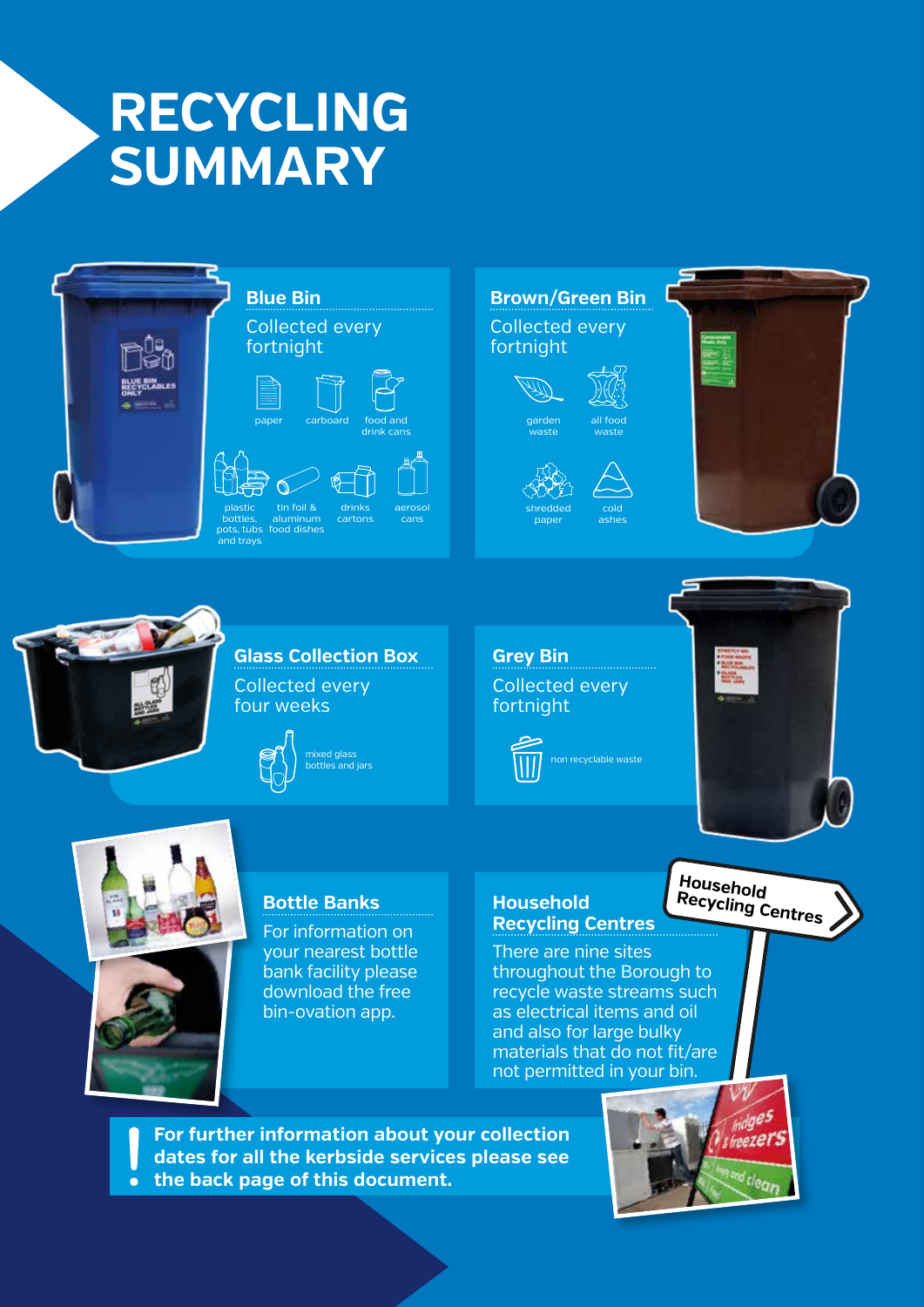## **BLUE BIN** COLLECTED EVERY FORTNIGHT

#### **PAPER**

Newspapers, magazines, junk mail, plain envelopes, telephone books, catalogues.

**TIP:** Small amounts of shredded paper can go into green/brown bin. **NO:** Brown paper, napkins/tissues, wallpaper, wrapping paper, hardback books, ring binders, sticker books.



#### **CARDBOARD**

Cereal and egg boxes, corrugated cardboard, clean frozen food boxes, greetings cards, postcards. Please ensure card is dry.

**TIP:** Remove plastic tape and flatten to create space. **NO:** Takeaway pizza boxes – these can go into green/brown bin.



#### **FOOD AND DRINK CANS**

Soup cans, baked bean cans, pet food cans, drinks cans, biscuit tins. Please rinse and where possible squash. **TIP:** Labels can be left on. **NO:** Food.



#### **PLASTICS**

Milk bottles, drinks bottles, shampoo bottles, detergent bottles, sauce bottles, yoghurt pots, cartons, margarine containers, medicine and pill bottles, plant pots, sweet tubs, plastic food trays. Please rinse and where possible squash with tops attached.

**TIP:** Squashing will increase space in the bin. **NO:** Polystyrene, plastic bags/film, clothes hangers, toys, paint pots.



#### **TIN FOIL/ALUMINUM FOOD DISHES**

**TIP:** Please rinse food dishes. **NO:** Food.



#### **DRINKS CARTONS**

Tetrapaks®, juice cartons, custard cartons.



#### **AEROSOL CANS**

Deodorants, air freshener. **TIP:** Please ensure aerosols are empty. **NO:** Do not crush or pierce.

**These items are not permitted in the grey bin.**

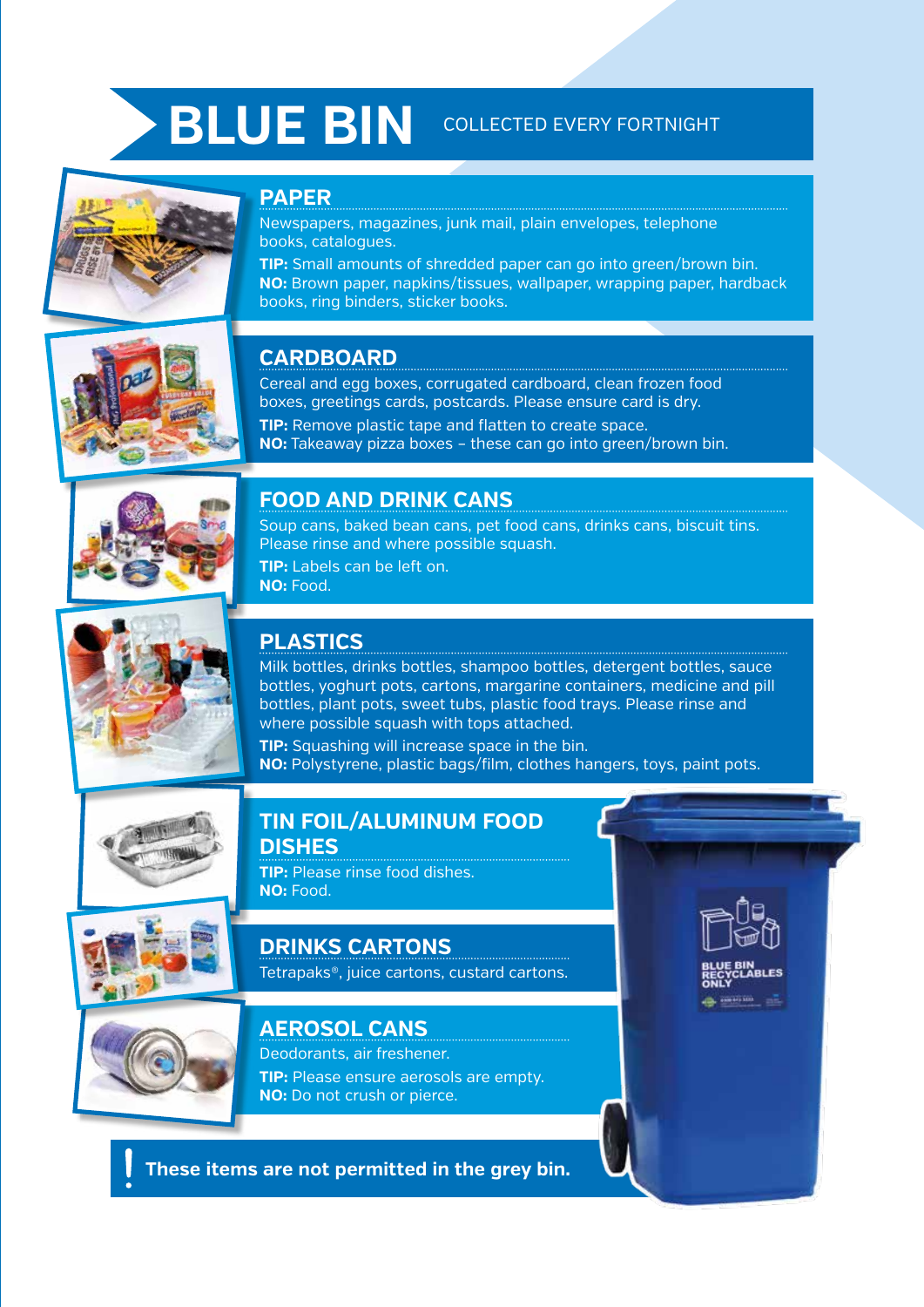#### **GREEN/BROWN BIN** COLLECTED EVERY FORTNIGHT



#### **GARDEN WASTE**

Flowers, weeds, grass, leaves, hedge cuttings, plants, shrubs, twigs, branches - prune branches into short lengths.

**TIP:** If you have a large amount of garden waste, why not try home composting.

**NO:** Sods, plastic bags, tree trunks, soil, rubble, gravel.



#### **ALL FOOD WASTE**

Raw and cooked fruit, vegetables, pasta, meat, fish, bones, scraps from meals, rice, bread, cakes, teabags, coffee grounds.

**TIP:** You can use liners in your caddy if they carry the compostable logo (see below). **NO:** Plastic bags, liquids, oils, fat, plastic packaging, general waste.



#### **COLD ASHES**

Small amount of cold ashes from coal, peat or wood fires (placed loose in the bin or in a compostable bag).

**NO:** Hot ashes.



#### **OTHER**

Small amounts of shredded paper, kitchen rolls, paper towels, tissues, wet and food stained card and paper that can't go in the blue bin. Pet waste and organic bedding.

#### **CADDY LINERS**

You can use liners in your caddy if they carry this logo.





- Recycle food waste all year; the Council will deliver an annual supply of caddy liners (100).
- If some food waste is too large for your caddy, or you have no more caddy liners left, food can be placed directly into your green/brown bin.
- Caddy liners can be purchased from most supermarkets or large convenience stores



Dispose of all food waste in your kitchen caddy.







- When full, tie and remove the compostable liner.
- Put the full liner in either your green or brown bin.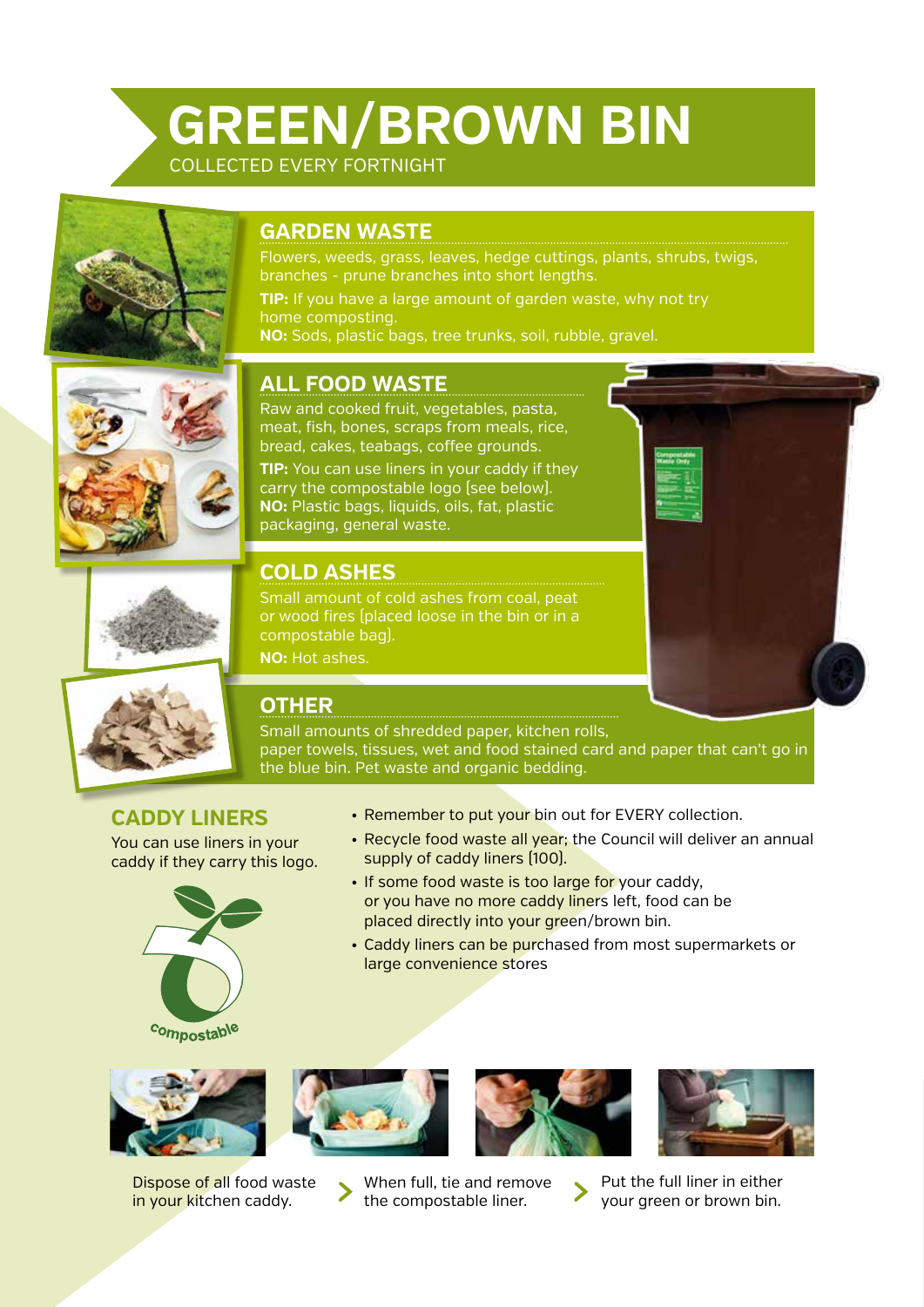## **GLASS BOTTLES AND JARS**

COLLECTED EVERY FOUR WEEKS

#### **GLASS COLLECTION BOX**

Glass bottles and jars, including baby food, jam jars, wine and beer bottles (lids should remain on bottles and jars).

- 'For excess amounts of glass please use
- your nearest bottle bank or e-mail recycling@ardsandnorthdown.gov.uk to enquire about additional capacity for your kerbside glass collection.

### **BOTTLE BANKS**

For information on your nearest bottle bank facility please download the free bin-ovation app

## **GREY BIN**

Only waste that is not collected by the Council's recycling service or cannot be recycled at recycling centres, bottle banks or clothing banks should be placed in your grey bin, e.g. nappies, plastic bags/film.

Remember: Bins should be presented with lids closed at the kerbside by 7am on the day of collection. No additional bags will be lifted at any time.

**Food, blue bin recyclables and glass bottles and jars are not permitted in the grey bin. If these items are found in the grey bin, your bin may not be emptied.**

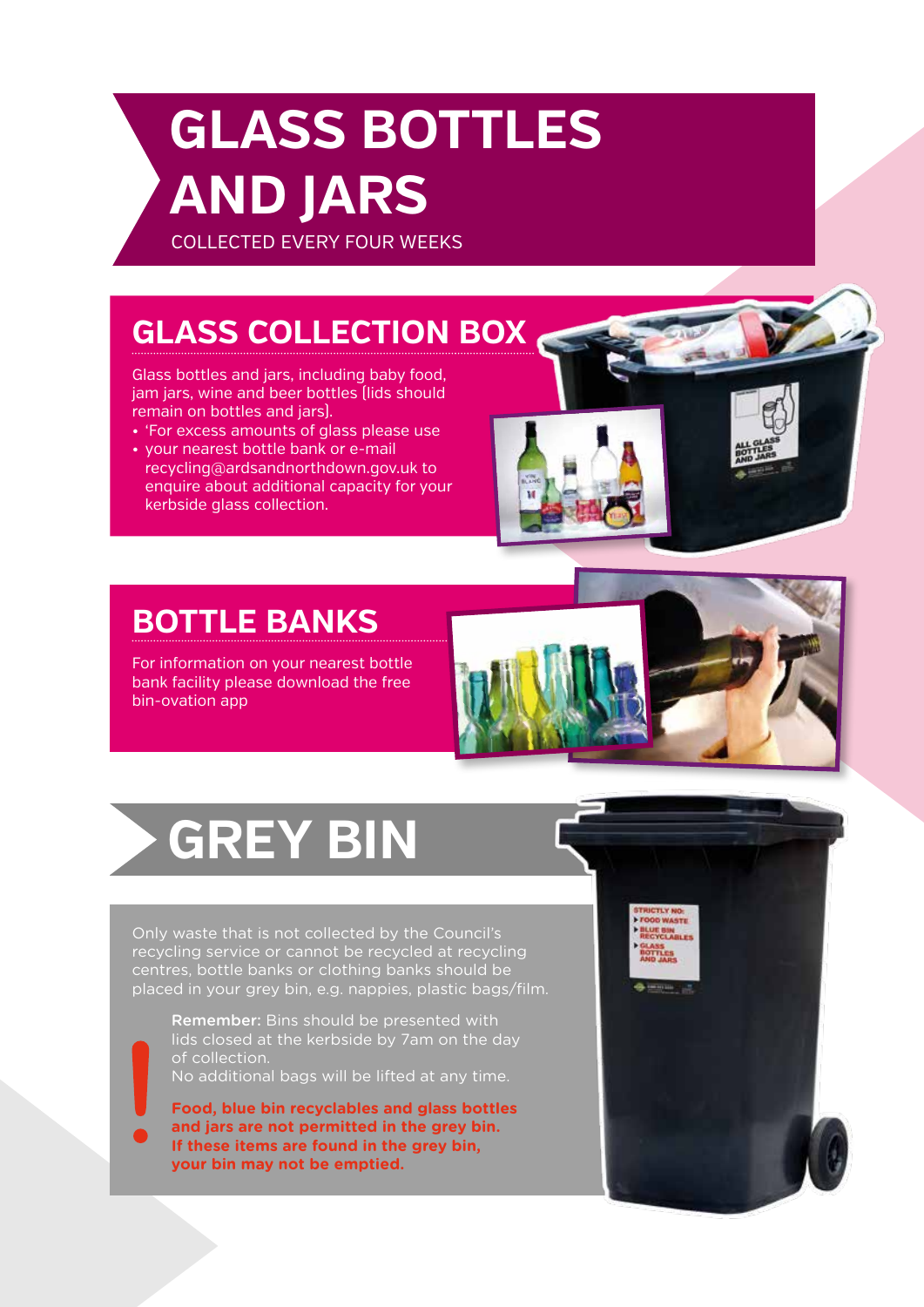## **HOUSEHOLD RECYCLING CENTRES (HRC)** - OPENING TIMES

**Sort your recyclables before you visit. Disposal of recyclable items in the waste skips is no longer permitted.**

Household Recycling Centres new hours of operation from Tuesday 1st September 2020 (all year round)

#### **BALLOO** – Balloo Avenue, Bangor BT19 7QT

| <b>Days</b>                | Opening Hours |  |  |  |  |
|----------------------------|---------------|--|--|--|--|
| Monday-Friday              | 08.00-17.00   |  |  |  |  |
| <b>Saturday and Sunday</b> | 09.00-17.00   |  |  |  |  |

#### **HOLYWOOD** – Sullivan Close, Holywood, BT18 9HL

| <b>Days</b>                        | Opening Hours   |
|------------------------------------|-----------------|
| Monday-Wednesday [closed Thursday] | 08.00-17.00     |
| Friday and Saturday                | 08.00-17.00     |
| Sunday                             | $10.00 - 16.00$ |

#### **BALLYGOWAN, COMBER, DONAGHADEE, KIRCUBBIN, MILLISLE, NEWTOWNARDS AND PORTAFERRY**

| <b>Days</b>              | <b>Opening Hours</b> |
|--------------------------|----------------------|
| Monday-Friday            | 08.00-17.00          |
| Saturday (closed Sunday) | 08.00-16.30          |

**Ballygowan HRC** – Moss Road, BT23 6JE **Comber HRC** – Ballygowan Road, BT23 5PG **Donaghadee HRC** – Railway Street, BT21 0HN **Kircubbin HRC** – Parsonage Road, BT22 2RJ

**Millisle HRC** – Moss Road, BT22 2DR **Newtownards HRC** – North Road, BT23 7AN **Portaferry HRC** – Coach Road, BT22 1PP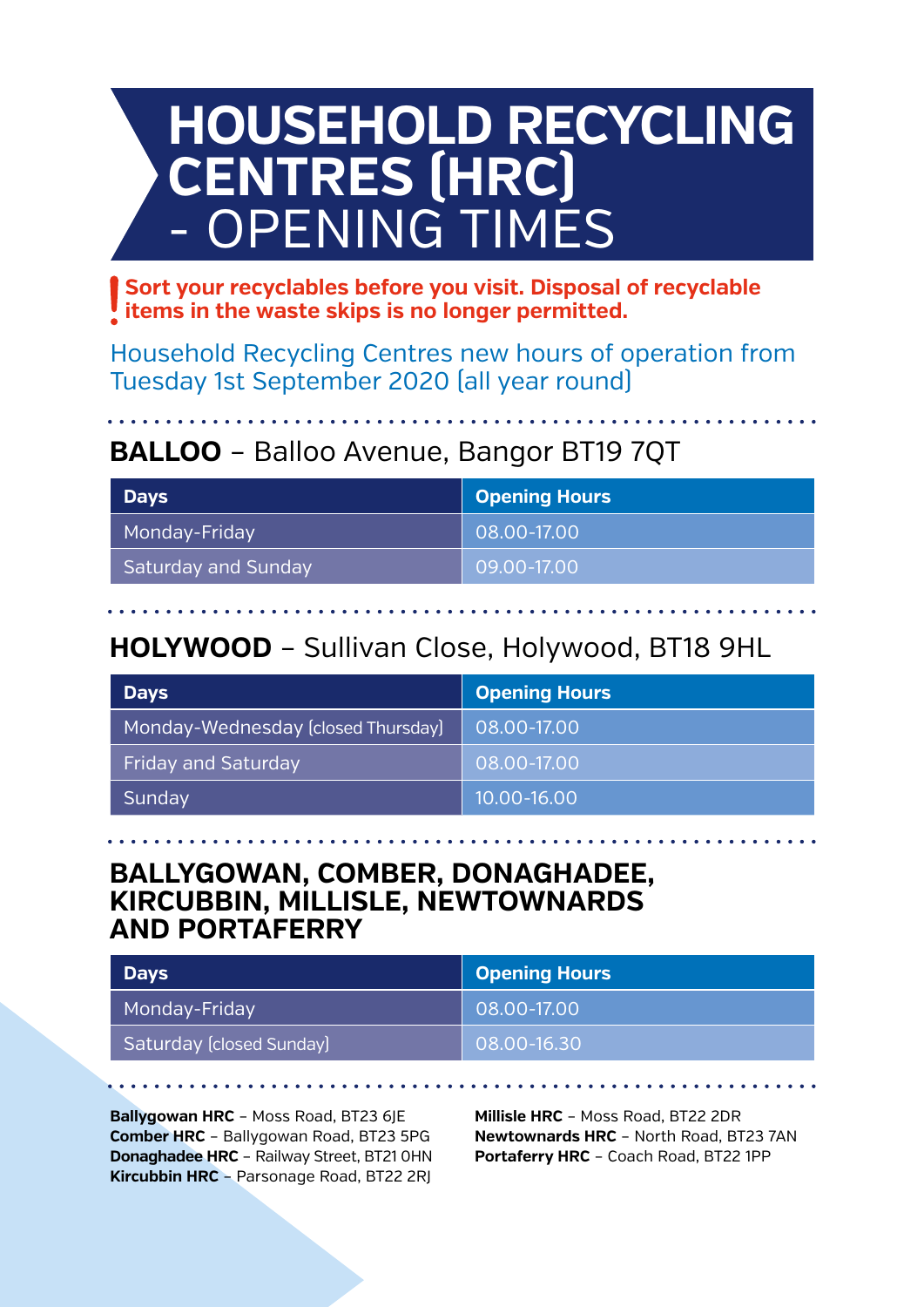## **HOUSEHOLD RECYCLING CENTRES (HRC) ITEMS ACCEPTED**

#### **Please sort your waste before arrival on site. Recycle or reuse as much as you can before landfilling it.**

|                          |                                         | <b>Balloo</b> | Ballygowan | <b>Comber</b> | Donaghadee | Holywood   | <b>Kircubbin</b> | <b>Millisle</b> | <b>Newtownards</b> | Portaferry |
|--------------------------|-----------------------------------------|---------------|------------|---------------|------------|------------|------------------|-----------------|--------------------|------------|
| O.                       | Garden<br>waste                         | <b>Yes</b>    | <b>Yes</b> | <b>Yes</b>    | <b>Yes</b> | <b>Yes</b> | <b>Yes</b>       | <b>Yes</b>      | <b>Yes</b>         | <b>Yes</b> |
|                          | Food tins &<br>drinks cans              | <b>Yes</b>    | Yes        | <b>Yes</b>    | <b>Yes</b> | <b>Yes</b> | <b>Yes</b>       | <b>Yes</b>      | <b>Yes</b>         | Yes        |
| I                        | Fridges &<br>freezers                   | <b>Yes</b>    | <b>Yes</b> | <b>Yes</b>    | <b>Yes</b> | <b>Yes</b> | <b>Yes</b>       | <b>Yes</b>      | <b>Yes</b>         | <b>Yes</b> |
| <b>q</b>                 | Large<br>appliances                     | <b>Yes</b>    | Yes        | <b>Yes</b>    | Yes        | <b>Yes</b> | <b>Yes</b>       | <b>Yes</b>      | <b>Yes</b>         | <b>Yes</b> |
|                          | <b>Small</b><br>appliances              | <b>Yes</b>    | Yes        | <b>Yes</b>    | <b>Yes</b> | <b>Yes</b> | <b>Yes</b>       | <b>Yes</b>      | <b>Yes</b>         | <b>Yes</b> |
|                          | <b>TVs</b><br>& monitors                | <b>Yes</b>    | Yes        | <b>Yes</b>    | <b>Yes</b> | <b>Yes</b> | <b>Yes</b>       | <b>Yes</b>      | <b>Yes</b>         | <b>Yes</b> |
|                          | <b>Portable</b><br><b>batteries</b>     | <b>Yes</b>    | Yes        | <b>Yes</b>    | Yes        | Yes        | <b>Yes</b>       | <b>Yes</b>      | <b>Yes</b>         | <b>Yes</b> |
| ת                        | <b>Fluorescent</b><br>tubes             | <b>Yes</b>    | Yes        | <b>Yes</b>    | <b>Yes</b> | <b>Yes</b> | <b>Yes</b>       | <b>Yes</b>      | <b>Yes</b>         | Yes        |
| ſ+<br>$\left  - \right $ | Car<br><b>batteries</b>                 | <b>Yes</b>    | Yes        | <b>Yes</b>    | <b>Yes</b> | <b>Yes</b> | <b>Yes</b>       | <b>Yes</b>      | <b>Yes</b>         | <b>Yes</b> |
| S                        | <b>Used engine</b><br>oil               | <b>Yes</b>    | Yes        | <b>Yes</b>    | Yes        | <b>Yes</b> | <b>Yes</b>       | <b>Yes</b>      | <b>Yes</b>         | <b>Yes</b> |
| $\delta$                 | <b>Cooking oil</b>                      | <b>Yes</b>    | Yes        | Yes           | Yes        | Yes        | Yes              | Yes             | <b>Yes</b>         | Yes        |
| $\bigcirc$               | Paint                                   | <b>Yes</b>    | Yes        | Yes           | Yes        | Yes        | <b>Yes</b>       | <b>Yes</b>      | Yes                | Yes        |
|                          | <b>Mixed glass</b><br>bottles &<br>jars | <b>Yes</b>    | Yes        | <b>Yes</b>    | <b>Yes</b> | <b>Yes</b> | <b>Yes</b>       | <b>Yes</b>      | <b>Yes</b>         | Yes        |
| 山身                       | <b>Plastics</b>                         | <b>Yes</b>    | <b>Yes</b> | <b>Yes</b>    | <b>Yes</b> | Yes        | <b>Yes</b>       | <b>Yes</b>      | <b>Yes</b>         | <b>Yes</b> |
|                          | <b>Mixed paper</b>                      | <b>Yes</b>    | Yes        | <b>Yes</b>    | Yes        | Yes        | <b>Yes</b>       | Yes             | <b>Yes</b>         | <b>Yes</b> |
| «⊼                       | <b>Textiles</b>                         | <b>Yes</b>    | <b>Yes</b> | <b>Yes</b>    | <b>Yes</b> | <b>Yes</b> | <b>Yes</b>       | <b>Yes</b>      | <b>Yes</b>         | <b>Yes</b> |
|                          | <b>Reuse</b><br>container               | <b>Yes</b>    | <b>No</b>  | <b>Yes</b>    | <b>No</b>  | <b>Yes</b> | <b>Yes</b>       | <b>Yes</b>      | <b>Yes</b>         | <b>No</b>  |
| Ò                        | Wood &<br>timber                        | <b>Yes</b>    | Yes        | <b>Yes</b>    | <b>No</b>  | Yes        | <b>Yes</b>       | <b>Yes</b>      | <b>Yes</b>         | Yes        |
| $\square$                | <b>Scrap metal</b>                      | <b>Yes</b>    | Yes        | <b>Yes</b>    | <b>No</b>  | <b>Yes</b> | <b>Yes</b>       | <b>Yes</b>      | <b>Yes</b>         | <b>Yes</b> |
| Ó                        | <b>Household</b><br>waste               | <b>Yes</b>    | Yes        | <b>Yes</b>    | Yes        | Yes        | Yes              | <b>Yes</b>      | <b>Yes</b>         | Yes        |

Rubble and plasterboard can be recycled at Balloo HRC only.

**Last car admitted 15 minutes before closing.** For health and safety reasons, there may be times when these facilities must temporarily close for servicing of skips. This is unavoidable and we ask for your understanding in this matter. Closing times may vary over the holiday periods. Please see Council website or Household Recycling Centre signage for details.

**Vans and double axle trailers are not permitted in any of the Household Recycling Centres without a permit – Please see the Council website for details.**